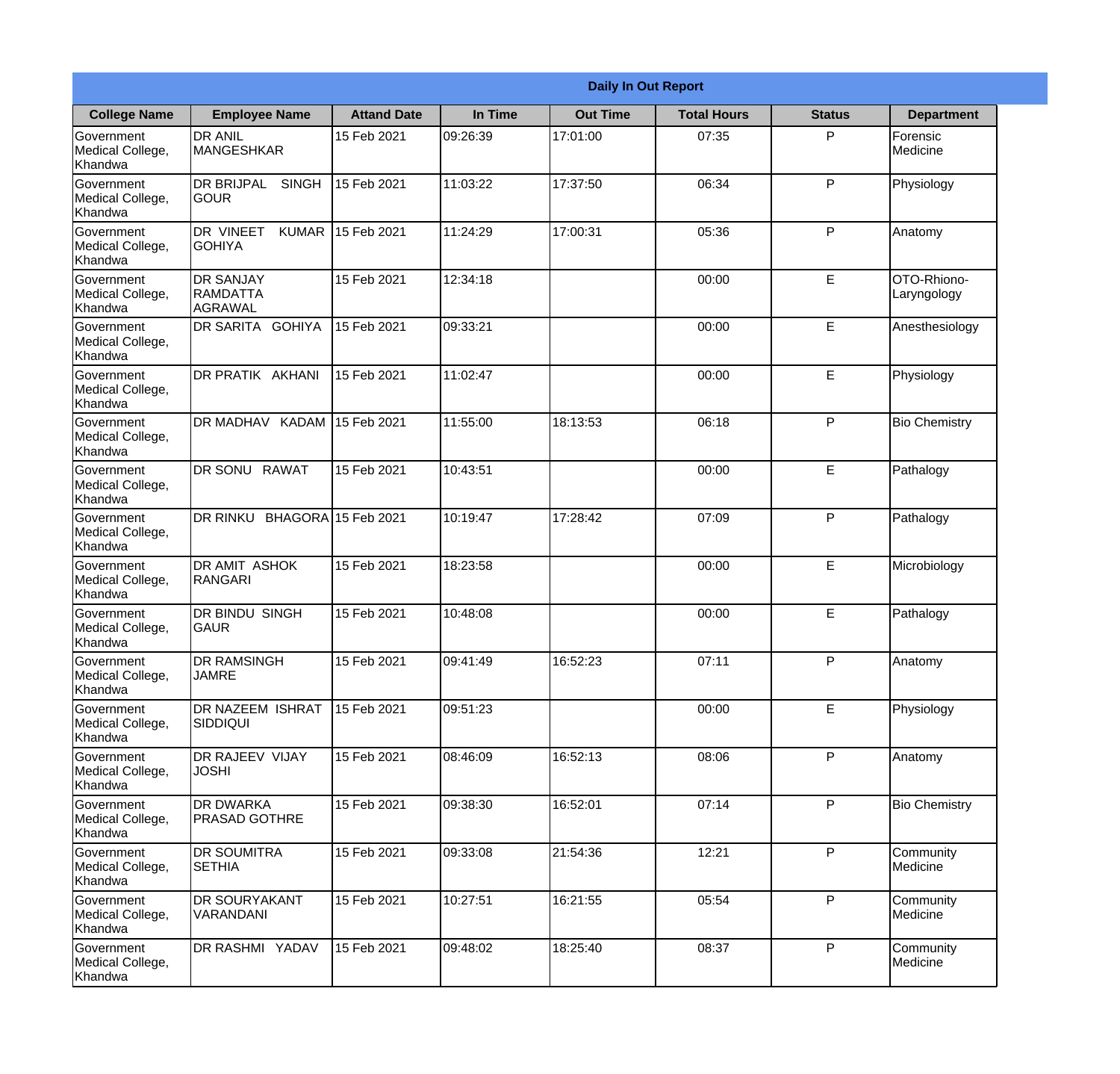| <b>Designation</b>                  | <b>Category</b>      |
|-------------------------------------|----------------------|
| <b>Assistant Professor</b>          | lPara Clinical       |
| Demonstrator/Tutor   Non Clinical   |                      |
| Professor                           | <b>Non Clinical</b>  |
| Professor                           | Clinical             |
| Professor                           | Clinical             |
| <b>Assistant Professor</b>          | Non Clinical         |
| <b>Assistant Professor</b>          | Non Clinical         |
| Demonstrator/Tutor   Para Clinical  |                      |
| <b>Assistant Professor</b>          | Para Clinical        |
| Professor                           | Para Clinical        |
| Associate Professor   Para Clinical |                      |
| Demonstrator/Tutor   Non Clinical   |                      |
| Professor                           | <b>Non Clinical</b>  |
| <b>Assistant Professor</b>          | Non Clinical         |
| Demonstrator/Tutor   Non Clinical   |                      |
| <b>Assistant Professor</b>          | Para Clinical        |
| Demonstrator/Tutor                  | Para Clinical        |
| <b>Assistant Professor</b>          | <b>Para Clinical</b> |

## **Daily In Out Report**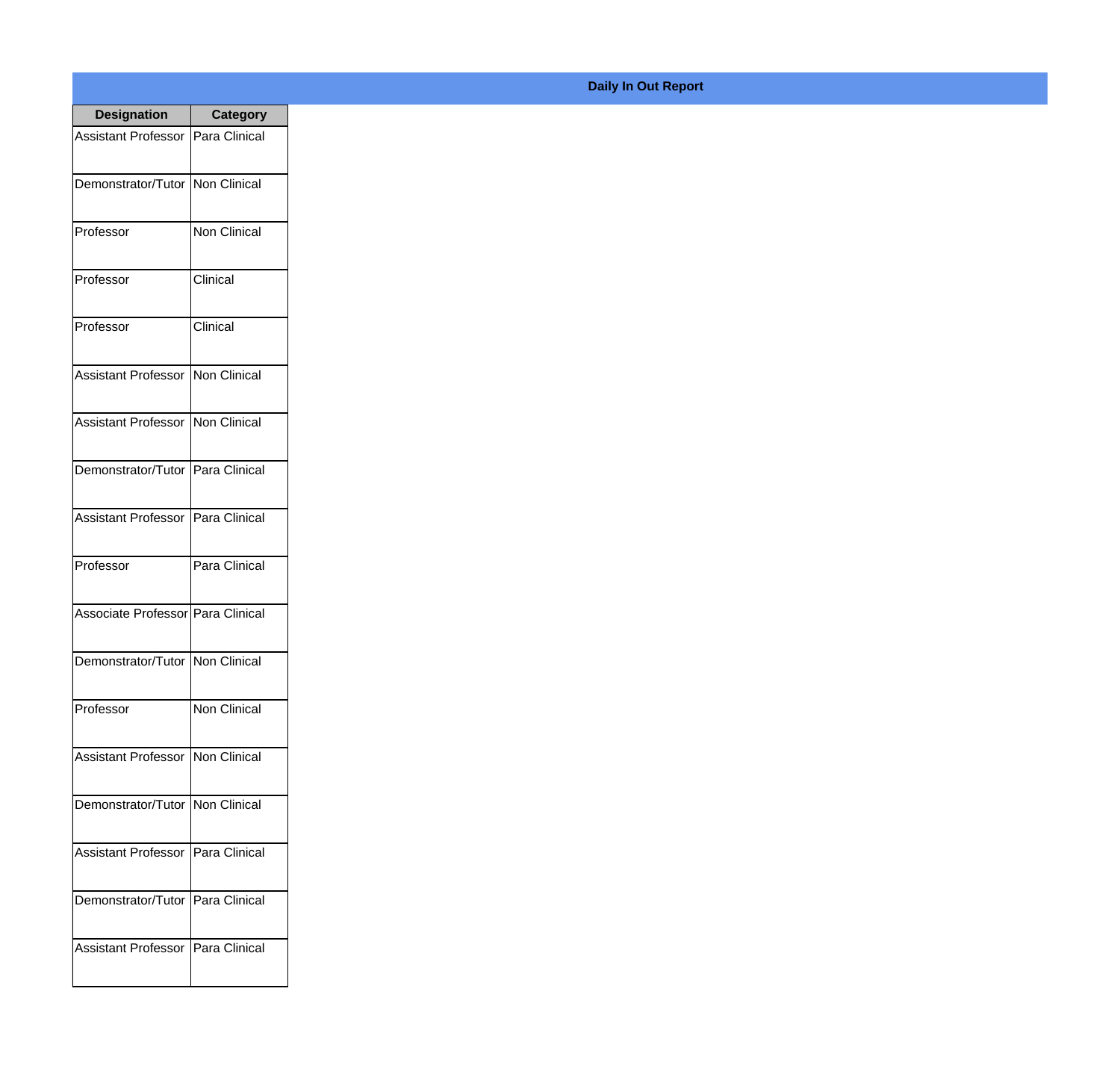|                                                         |                                                       |             |          |          | <b>Daily In Out Report</b> |              |                                           |
|---------------------------------------------------------|-------------------------------------------------------|-------------|----------|----------|----------------------------|--------------|-------------------------------------------|
| Government<br>Medical College,<br>Khandwa               | DR LEENA PARIHAR                                      | 15 Feb 2021 | 09:13:34 | 16:47:38 | 07:34                      | $\mathsf{P}$ | Community<br>Medicine                     |
| <b>Government</b><br>Medical College,<br>Khandwa        | <b>MR PIYUSH KUMAR</b><br><b>MISHRA</b>               | 15 Feb 2021 | 10:53:47 | 18:55:49 | 08:02                      | P            | Community<br>Medicine                     |
| <b>Government</b><br>Medical College,<br>Khandwa        | DR SACHIN PARMAR 15 Feb 2021                          |             | 11:44:54 | 18:40:26 | 06:56                      | P            | Community<br>Medicine                     |
| <b>Government</b><br>Medical College,<br>Khandwa        | DR SAGAR MEENA                                        | 15 Feb 2021 | 12:31:39 | 16:51:53 | 04:20                      | P            | Forensic<br>Medicine                      |
| <b>Government</b><br>Medical College,<br>Khandwa        | DR PRAMILA VERMA 15 Feb 2021                          |             | 12:09:22 |          | 00:00                      | E            | Paediatrics                               |
| <b>Government</b><br>Medical College,<br>Khandwa        | <b>DR DURGESH</b><br><b>SONARE</b>                    | 15 Feb 2021 | 10:11:39 |          | 00:00                      | E            | Dermatology, Ven<br>ereology &<br>Leprosy |
| <b>Government</b><br>Medical College,<br><b>Khandwa</b> | <b>DR MANOJ BALKE</b>                                 | 15 Feb 2021 | 09:33:45 | 17:08:09 | 07:35                      | P            | Ophthalmology                             |
| Government<br>Medical College,<br>Khandwa               | <b>DR SIDDHARTH</b><br><b>BANODE</b>                  | 15 Feb 2021 | 09:06:50 | 17:00:51 | 07:54                      | P            | Pharmacology                              |
| Government<br>Medical College,<br>Khandwa               | DR PRIYA KAPOOR<br>KAPOOR                             | 15 Feb 2021 | 09:39:34 | 16:11:18 | 06:32                      | $\mathsf{P}$ | Pathalogy                                 |
| <b>Government</b><br>Medical College,<br>Khandwa        | <b>DR SAPNA</b><br><b>MAHESHRAM</b>                   | 15 Feb 2021 | 10:27:42 | 19:04:41 | 08:37                      | $\mathsf{P}$ | Community<br>Medicine                     |
| <b>Government</b><br>Medical College,<br>Khandwa        | <b>DR RAJENDRA</b><br><b>SINGH MANDLOI</b>            | 15 Feb 2021 | 10:39:11 | 17:38:12 | 06:59                      | P            | <b>Bio Chemistry</b>                      |
| Government<br>Medical College,<br>Khandwa               | <b>DR SEEMA</b><br><b>SUDHAKARRAO</b><br><b>SUTAY</b> | 15 Feb 2021 | 11:27:17 |          | 00:00                      | E            | Forensic<br>Medicine                      |
| <b>Government</b><br>Medical College,<br>Khandwa        | <b>DR NISHA</b><br><b>KAITHWAS</b>                    | 15 Feb 2021 | 10:26:24 | 13:35:58 | 03:09                      | P            | Psychiatry                                |
| Government<br>Medical College,<br>Khandwa               | <b>DR NISHA</b><br><b>KAITHWAS</b>                    | 15 Feb 2021 | 19:00:32 |          | 03:09                      | P            | Psychiatry                                |
| Government<br>Medical College,<br>Khandwa               | <b>DR ANANT</b><br><b>TUKARAM PAWAR</b>               | 15 Feb 2021 | 12:03:30 | 18:40:19 | 06:37                      | P            | Community<br>Medicine                     |
| Government<br>Medical College,<br>Khandwa               | <b>DR PANKAJ</b><br><b>KUMAR</b><br><b>JAIN</b>       | 15 Feb 2021 | 12:45:18 |          | 00:00                      | E            | <b>General Medicine</b>                   |
| Government<br>Medical College,<br>Khandwa               | <b>DR RAJU</b>                                        | 15 Feb 2021 | 09:56:41 | 18:17:25 | 08:21                      | P            | Forensic<br>Medicine                      |
| Government<br>Medical College,<br>Khandwa               | <b>DR MAHENDRA</b><br><b>PANWAR</b>                   | 15 Feb 2021 | 09:47:48 |          | 00:00                      | $\mathsf E$  | Orthopaedics                              |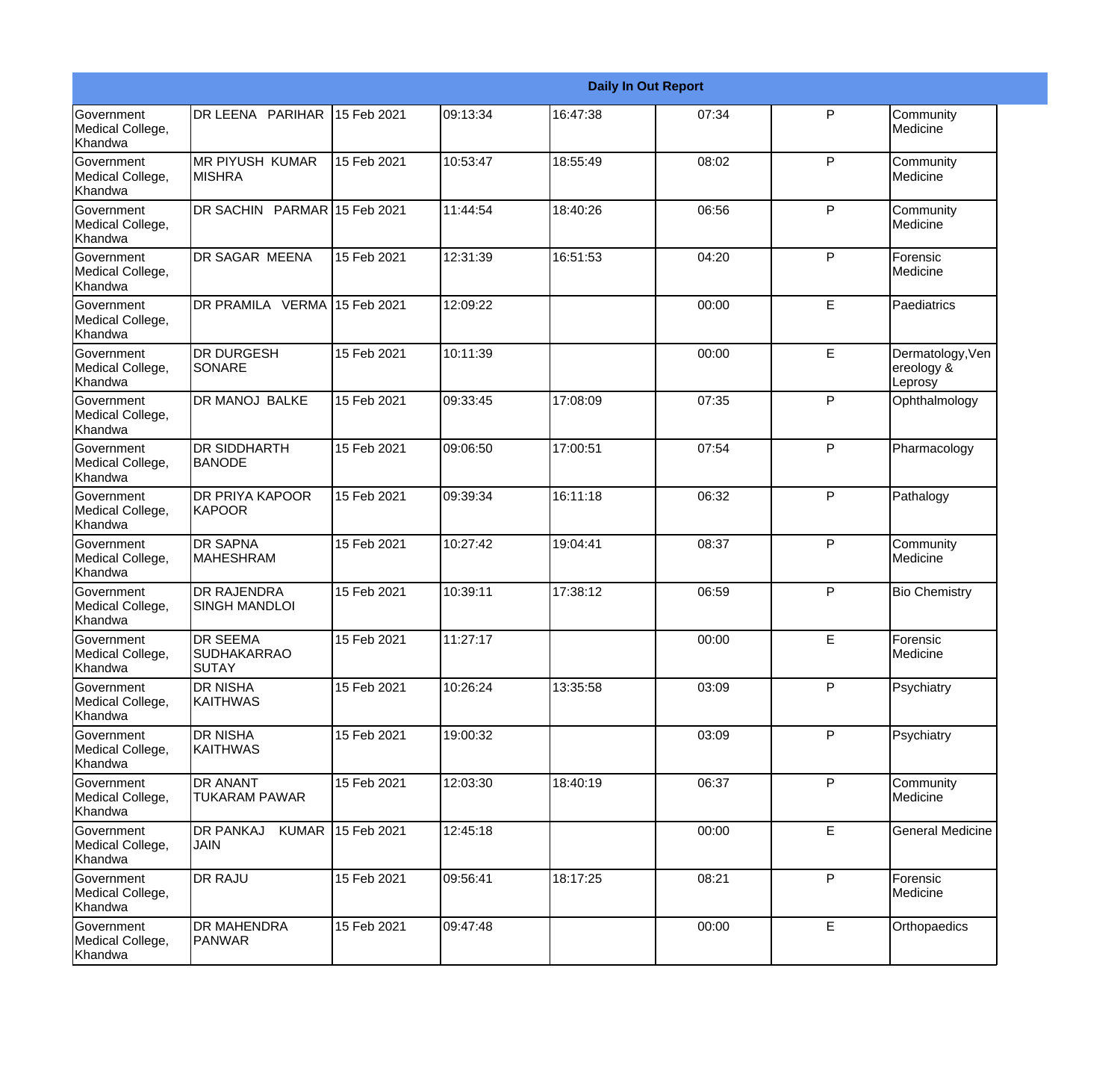| Assistant Professor   Para Clinical |               |
|-------------------------------------|---------------|
| Statistician                        | Para Clinical |
|                                     |               |
| Assistant Professor   Para Clinical |               |
| Demonstrator/Tutor Para Clinical    |               |
| Professor                           | Clinical      |
|                                     |               |
| Assistant Professor Clinical        |               |
| Assistant Professor Clinical        |               |
| Associate Professor Para Clinical   |               |
| Demonstrator/Tutor Para Clinical    |               |
|                                     |               |
| Associate Professor Para Clinical   |               |
| Demonstrator/Tutor Non Clinical     |               |
| Professor                           | Para Clinical |
|                                     |               |
| Assistant Professor Clinical        |               |
| Assistant Professor Clinical        |               |
| Professor                           | Para Clinical |
| Assistant Professor Clinical        |               |
|                                     |               |
| Demonstrator/Tutor Para Clinical    |               |
| Assistant Professor Clinical        |               |
|                                     |               |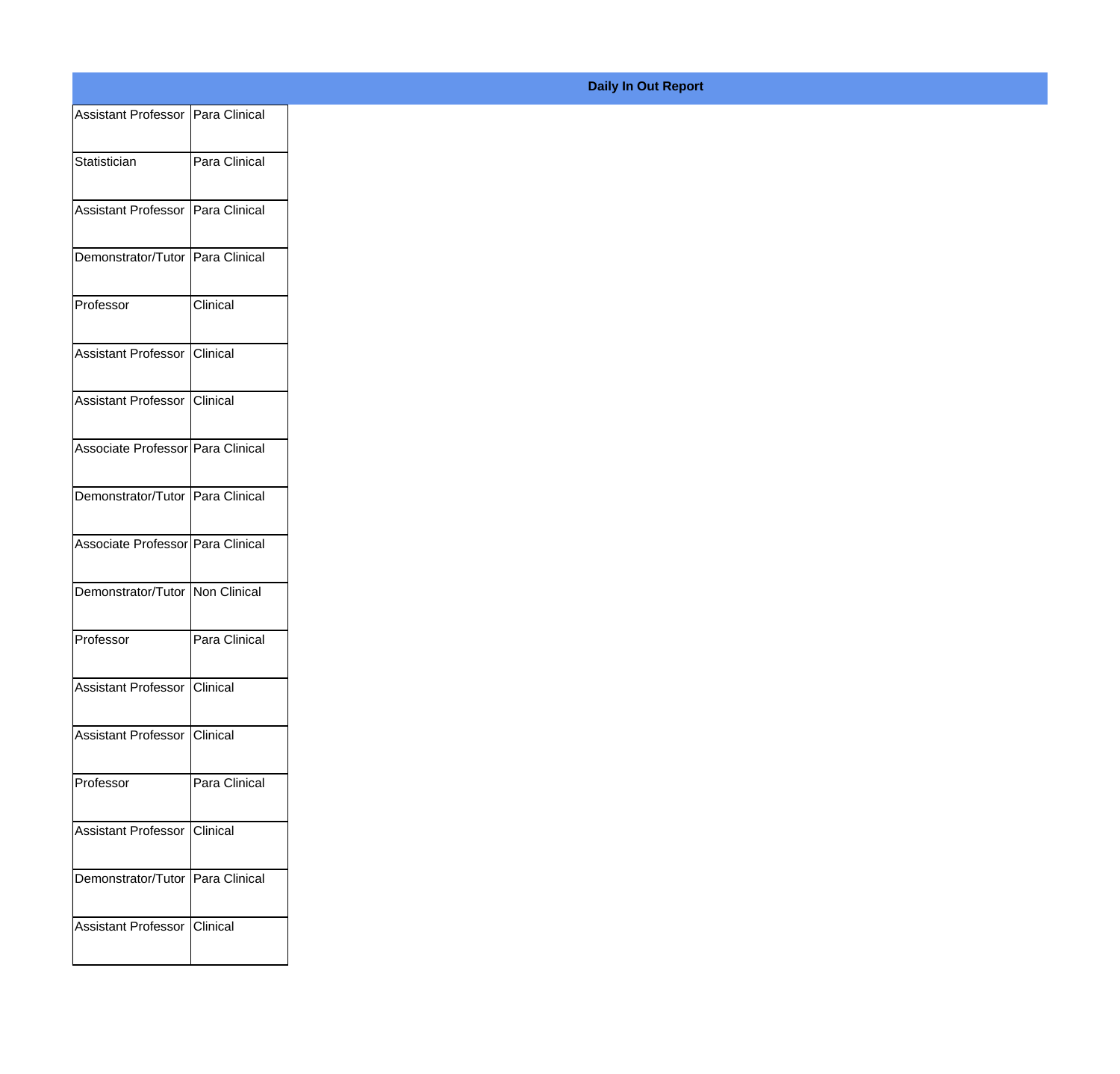|                                           |                                                       |             |          |          | <b>Daily In Out Report</b> |    |                             |
|-------------------------------------------|-------------------------------------------------------|-------------|----------|----------|----------------------------|----|-----------------------------|
| Government<br>Medical College,<br>Khandwa | DR AJAY GANGJI                                        | 15 Feb 2021 | 13:36:07 |          | 00:00                      | E  | <b>General Surgery</b>      |
| Government<br>Medical College,<br>Khandwa | <b>DR SITARAM</b><br>ISOLANKI                         | 15 Feb 2021 | 11:15:21 | 17:31:17 | 06:16                      | P  | Forensic<br>Medicine        |
| Government<br>Medical College,<br>Khandwa | <b>DR RANJEET</b><br><b>BADOLE</b>                    | 15 Feb 2021 | 10:01:18 | 10:01:36 | 00:00                      | AB | <b>General Medicine</b>     |
| Government<br>Medical College,<br>Khandwa | <b>DR ASHOK</b><br><b>BHAUSAHEB NAJAN</b>             | 15 Feb 2021 | 10:11:25 | 17:00:39 | 06:49                      | P  | Forensic<br>Medicine        |
| Government<br>Medical College,<br>Khandwa | <b>DR NITESHKUMAR</b><br>KISHORILAL<br><b>RATHORE</b> | 15 Feb 2021 | 11:09:01 | 17:27:01 | 06:18                      | P  | Pharmacology                |
| Government<br>Medical College,<br>Khandwa | <b>DR PRIYESH</b><br><b>MARSKOLE</b>                  | 15 Feb 2021 | 09:20:12 | 19:30:42 | 10:10                      | P  | Community<br>Medicine       |
| Government<br>Medical College,<br>Khandwa | <b>DR SANGEETA</b><br><b>CHINCHOLE</b>                | 15 Feb 2021 | 10:33:13 | 16:03:40 | 05:30                      | P  | Physiology                  |
| Government<br>Medical College,<br>Khandwa | DR SUNIL BAJOLIYA                                     | 15 Feb 2021 | 10:36:22 | 18:41:48 | 08:05                      | P  | OTO-Rhiono-<br>Laryngology  |
| Government<br>Medical College,<br>Khandwa | DR NISHA MANDLOI<br>PANWAR                            | 15 Feb 2021 | 09:49:30 | 17:46:26 | 07:57                      | P  | Obstetrics &<br>Gynaecology |
| Government<br>Medical College,<br>Khandwa | DR NANDINI DIXIT                                      | 15 Feb 2021 | 13:38:28 |          | 00:00                      | E  | Paediatrics                 |
| Government<br>Medical College,<br>Khandwa | <b>DR SATISH</b><br><b>CHANDEL</b>                    | 15 Feb 2021 | 11:16:18 | 16:26:28 | 05:10                      | P  | Pharmacology                |
| Government<br>Medical College,<br>Khandwa | <b>DR SATISH</b><br><b>CHANDEL</b>                    | 15 Feb 2021 | 16:26:37 |          | 05:10                      | P  | Pharmacology                |
| Government<br>Medical College,<br>Khandwa | <b>DR JITENDRA</b><br><b>AHIRWAR</b>                  | 15 Feb 2021 | 10:10:42 | 18:18:24 | 08:08                      | P  | Pathalogy                   |
| Government<br>Medical College,<br>Khandwa | <b>DR MUKTESHWARI</b><br><b>GUPTA</b>                 | 15 Feb 2021 | 11:25:52 | 17:39:30 | 06:14                      | P  | Pharmacology                |
| Government<br>Medical College,<br>Khandwa | <b>DR PURTI AGARWAL</b><br><b>SAINI</b>               | 15 Feb 2021 | 10:38:59 | 16:51:40 | 06:13                      | P  | Pathalogy                   |
| Government<br>Medical College,<br>Khandwa | DR YASHPAL RAY                                        | 15 Feb 2021 | 11:22:24 |          | 00:00                      | E  | Anatomy                     |
| Government<br>Medical College,<br>Khandwa | <b>DR DEEPIKA</b><br><b>PANWAR</b>                    | 15 Feb 2021 | 10:43:45 | 16:52:39 | 06:09                      | P  | <b>Bio Chemistry</b>        |
| Government<br>Medical College,<br>Khandwa | DR RINKU YADAV                                        | 15 Feb 2021 | 13:47:08 |          | 00:00                      | E  | <b>General Surgery</b>      |